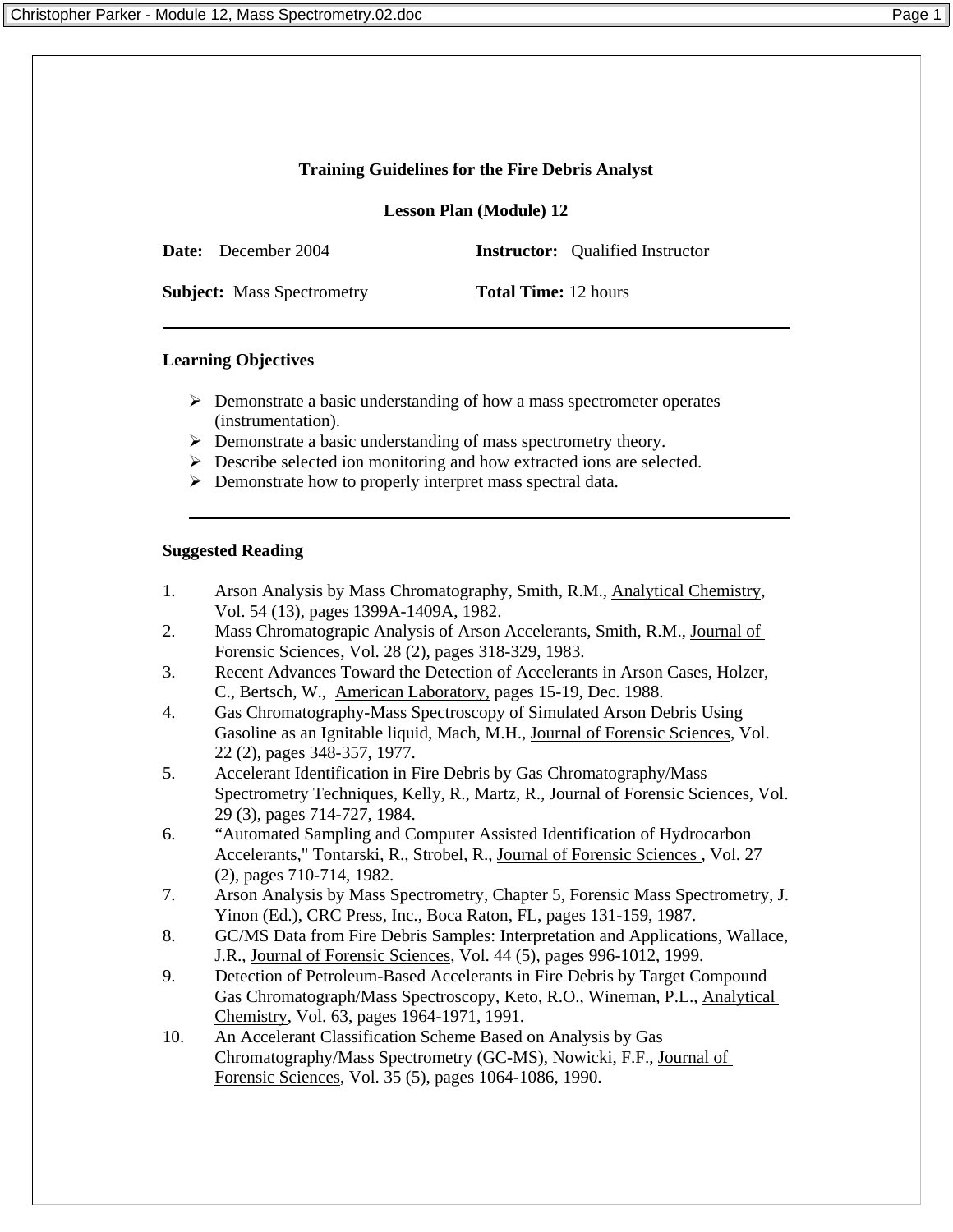- 11. A GC-MS Database of Target Compound Chromatograms for the Identification of Arson Accelerants, Lennard, C.J., Rochaix, V.T., Margot, P., Science and Justice, Vol. 35 (1), pages 19-30, 1995.
- 12. ASTM E 1618.,Standard Guide for Identification of Ignitable Liquid Residues in Extracts from Fire Debris Samples by Gas Chromatography-Mass Spectrometry.
- 13. GC-MS Guide to Ignitable Liquids, Newman, Reta, Gilbert M. and Lothridge, K., CRC Press, 1998.

#### **Introduction**

This lesson covers the theoretical basis of mass spectrometry and its application to the analysis of ignitable liquids and other materials.

#### **Outline**

- 1. Mass Spectrometer
	- a. Comparison of GC detectors
		- i. strengths and weaknesses
		- ii. sensitivity
		- iii. resolving power
	- b. Components
		- i. vacuum systems
		- ii. GC/MS interfaces
		- iii. electron impact ionization
		- iv. chemical ionization
		- v. mass separation methods
			- quadrupole
			- ion trap
			- magnetic sector
			- time of flight
			- MS/MS
		- vi. detection/ion abundance determination
	- c. Operation and maintenance
		- i. tuning and calibration
		- ii. routine maintenance
- 2. Basic Interpretation of Mass Spectral Data
	- a. TIC
	- b. Molecular ions
	- c. Base peaks
	- d. Nitrogen rule
	- e. Isotopic ratios
	- f. Fragmentation
	- g. Evaluation of the quality of mass spectral data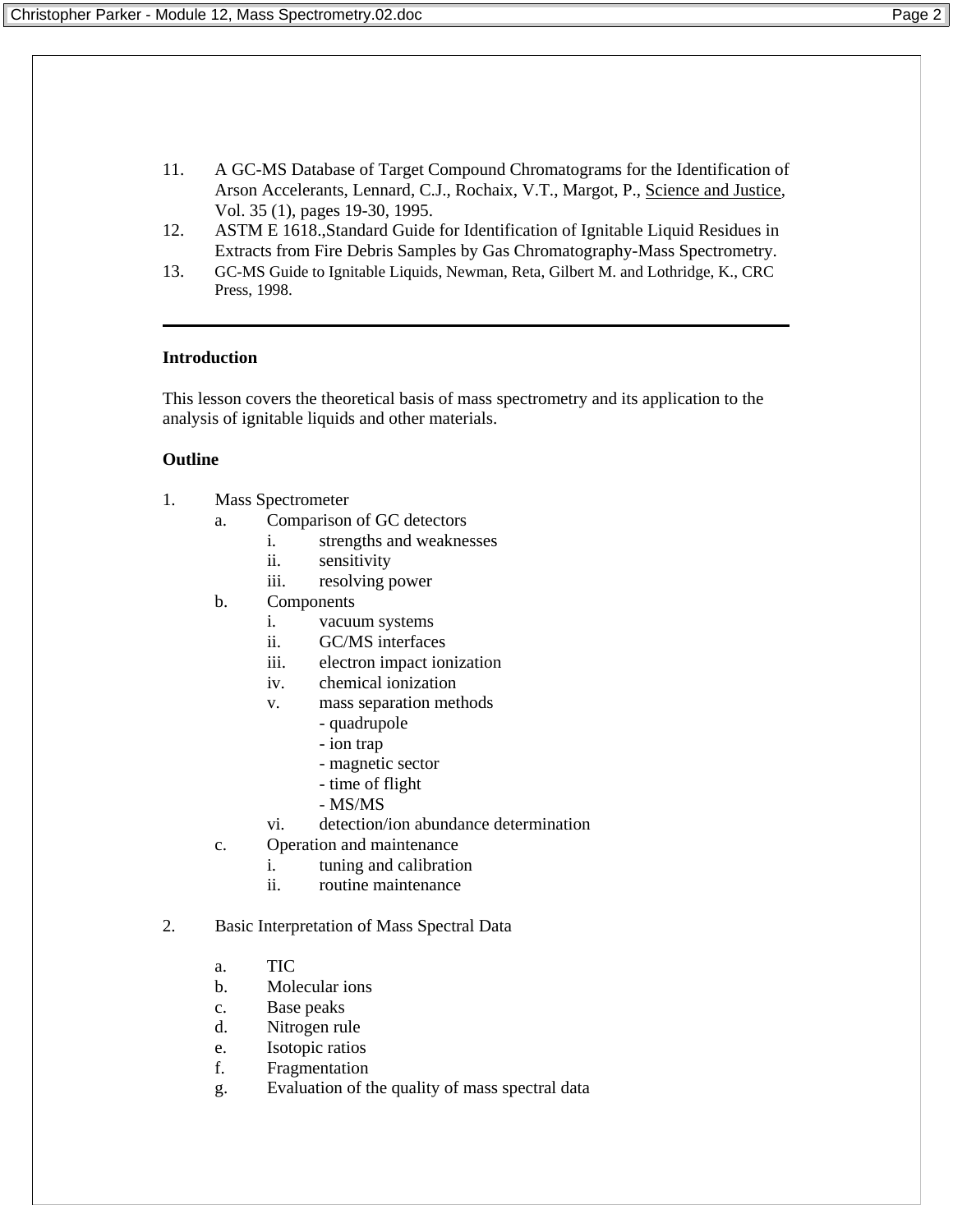- h. Libraries
- 3. Selected Ion Monitoring
	- a. Chemical structure review
		- i. alkanes
		- ii. alkenes
		- iii. aromatics
		- iv. naphthalenes
		- v. polynuclear aromatics
		- vi. indanes and indenes
		- vii. styrenes
		- viii. terpenes
	- b. Extracted ions
		- i. selection of ions to monitor
			- ii. use of ratios
	- c. Comparison to standards and references
- 4. Sample Matrix Effects
	- a. "filtering" out interfering compounds
	- b. microbial degradation in soil
	- c. pyrolysis of polyethylene and other plastics
	- d. wood thermal degradation

## **Teaching Aids**

Handout PowerPoint presentation Exercises

## **Summary**

Mass spectrometry, when interfaced with gas chromatography is a powerful and valuable analytical tool for identifying ignitable liquids, whether they are single component product or complex mixtures of hydrocarbons. The technique is sensitive and discriminating, capable of offering a level of data not available by other GC detection systems. Mass spectrometry offers the additional advantage of being able to "filter" out pyrolysis products or other interfering compounds.

## **Test Questions**